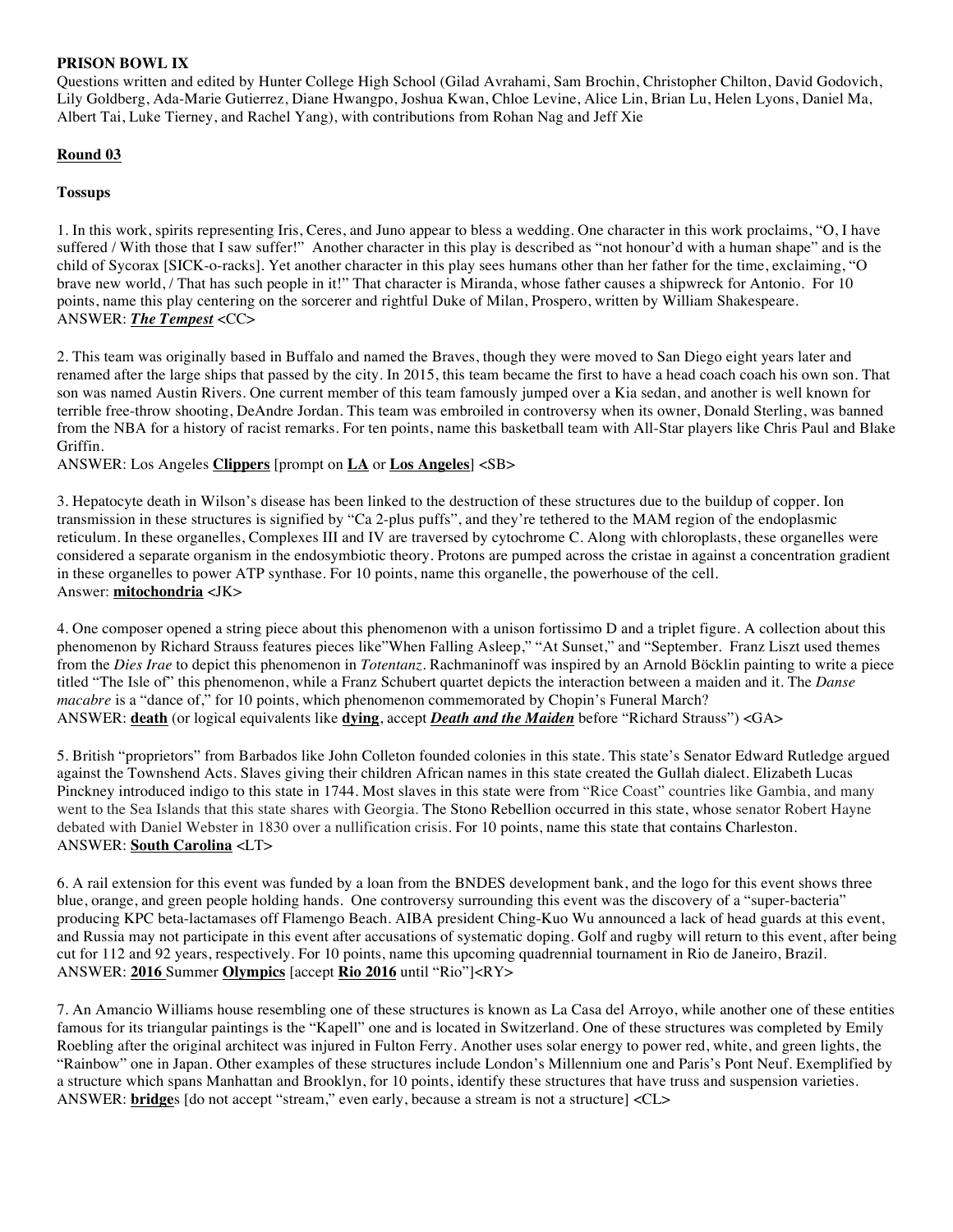8. Along with Smoluchowski, this man names a relation concerning drift velocity and the diffusion constant, and he discovered that the conservation of electrons' angular momentum caused movement in ferromagnetic materials. This scientist theorized an energy density constant, but renounced this belief after Hubble observed the universe to be expanding. The formulator of the cosmological constant, he postulated that the speed of light is constant in all inertial reference frames, and that objects will experience length contraction at very high velocities. For 10 points, name this physicist famous for an equation describing mass-energy equivalence,  $E =$ mc squared.

ANSWER: Albert **Einstein** <AT>

9. The Younghusband Expedition crossed these mountains to get to one capital city. Two nations exist in "armed coexistence" along these mountains, one of which has a "Forward Policy." The Pahari people live here, and Ngawang Namgyal ("gah-WONG nam-gee-YAWL"), a Drukpa monk, founded one country in this mountain range. The McMahon Line and Line of Actual Control run through this mountain range. The British recruited Gurkha soldiers from one country within these mountains. In a 1959 uprising against China, Tenzin Gyatso ("TEN-zin gee-YAT-so") fled a region on a plateau near these mountains, Tibet. For 10 points, name this mountain range, housing the Sherpas and Mount Everest. ANSWER: the **Himalayas**

10. He's not Ben Jonson, but this man's first play is entitled *Cataline* and is written in blank verse iambic pentameter. His plays include *Rosmersholm*, as well as one which largely takes place in Hjalmar Ekdal's apartments and features an affair between Gregers' father and Gina. This man created a character similar to the Ash Lad, and that character describes "the Buckride," a reindeer hunt. A play by this writer of *Ghosts* is about the contamination of public baths and titled *An Enemy of the People*. Edvard Grieg wrote "In the Hall of the Mountain King" for one of his plays, and this man also created Nora Helmer. For 10 points, name this Norwegian playwright of *Peer Gynt* and *A Doll's House*. ANSWER: Henrik (Johan) **Ibsen** <CL>

11. Karl Marx wrote about the inevitability of this quantity, calling it a "reserve army." "Shirking" is a variable in Shapiro-Stiglitz theory, which proposes a cause for this phenomenon. It will drop one percent as gross national product rises by 3 percent, as stated by Okun's law, and NAIRU is a non-accelerating measure for this quantity. This quantity varies inversely with inflation, as plotted by the Phillips curve, and it can come in the "cyclical" variety. The "frictional" type of this phenomenon describes people transitioning between careers. For 10 points, name this quantity that measures the percentage of a population without jobs. ANSWER: **unemployment**

12. This location's inhabitants were speculated to have been former Trojan warriors. A builder of a wall around this location attempted to complete it in three seasons with the help of his horse, but that horse was later seduced and led away. Described extensively in the *Prose Edda,* warriors who reside in this place are known as the *einherjar* ("in-HAIR-yar"), and an object in this place called Hlidskjalf ("hlid-SCALF") allows one to see any location in the universe. This location is located at the top end of the Bifrost, and it is generally depicted as the highest realm on the world-tree Yggdrasil. For 10 points, name this location of Valhalla, the realm of the gods in Norse myth.

ANSWER: **Asgard** (prompt on **Valhalla** before mention) <RY>

13. A set of works by this man features "Bearded" and "Beardless" prophets, and his depiction of John the Evangelist features a normally proportioned lower half and a Mannerist-inspired upper half. This creator of a Niccolo da Uzzano bust sculpted a notably realistic wooden sculpture of a woman in rags, his *Penitent Magdalene*. Another of his works features two faux doors on its base, is located in Padua's Piazza del Santo, and was heavily inspired by a Marcus Aurelius statue. His most famous work depicts an effeminate young man leaning on his sword over the head of his enemy. For 10 points, name this Renaissance sculptor of *Gattamelata* and a bronze statue of David.

ANSWER: **Donatello** di Niccolo di betto Bardi <AT>

14. One member of this movement said that "the human spirit" asks "with a curiosity new-kindled... What am I? And What is?" Hawthorne critiqued this movement in *The Blithedale Romance*, and a journal associated with this movement, *The Dial*, was first edited by Margaret Fuller. Members of a notable Club named for this movement included the speaker of a controversial "Divinity School Address," and a writer who advanced "confidently in the direction of his dreams" by moving out of town and wrote *Civil Disobedience*. For 10 points, identify this literary and philosophical movement exemplified by Henry David Thoreau's *Walden* and Ralph Waldo Emerson's *Nature*.

ANSWER: **Transcendentalism** [accept word forms] <CL>

15. Two of this planet's moons swap orbits every four years due to momentum exchange, and lag from surface water sublimation causes another one of this planet's moons, Iapetus, to posses a distinct "two-tone" coloration. Due to a prominent jet stream, this planet's north pole contains a namesake hexagon. This most oblate planet is notably less dense than water, and in 1997, the Cassini-Huygens probe was sent to observe it. Its moons include Enceladus, Rhea, and Titan. For 10 points, name this sixth planet from the Sun, known for its visually distinct rings. ANSWER: **Saturn** <AT>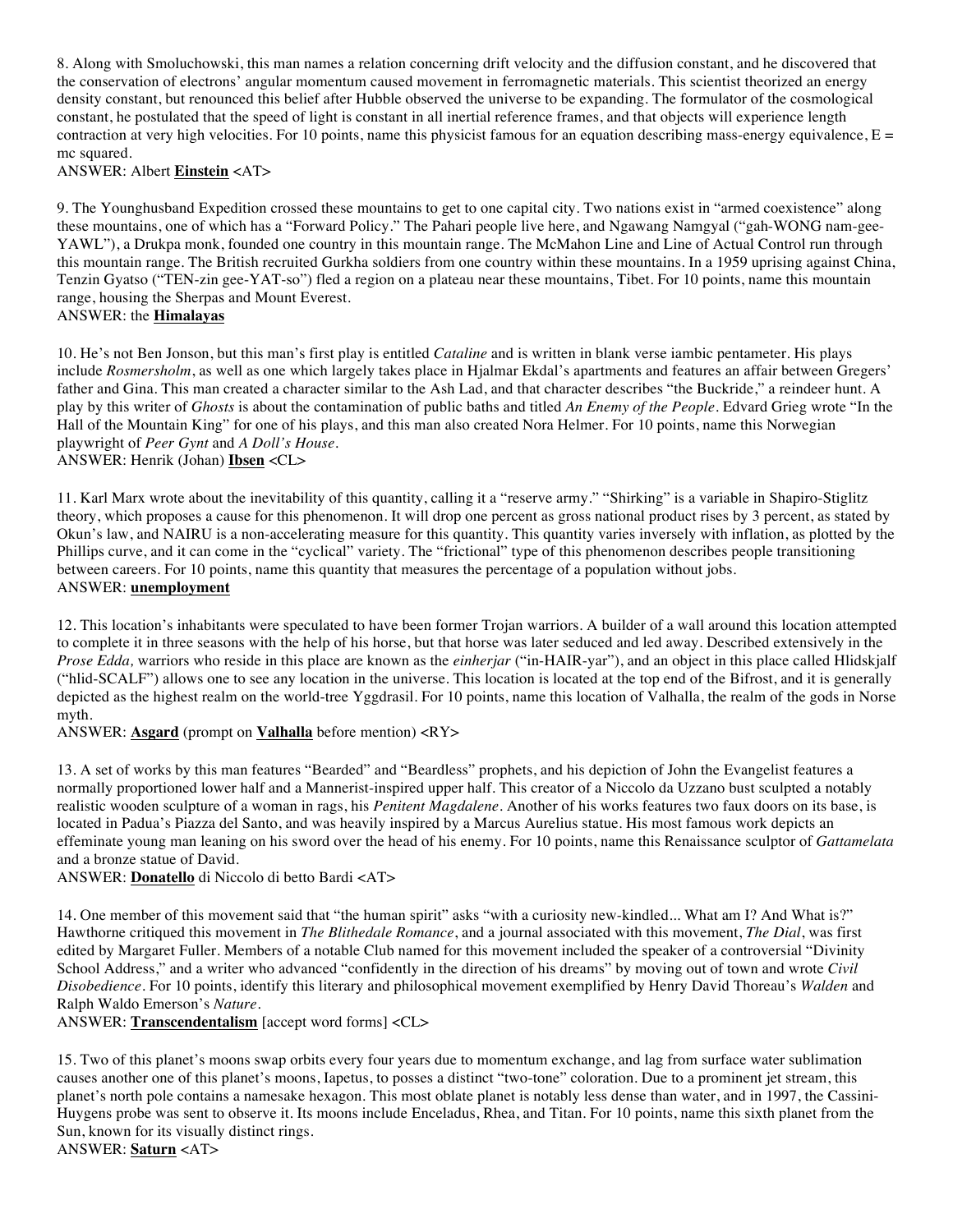16. Falun Gong names this concept as *ye*, which is exclusively negative and is the cause of all human suffering. This concept is thought to be a substance similar to dirt in Jainism, which is attracted to the body by *asrava*. The effects of this concept are known as *vipaka*, or 'maturation' of this concept. The lotus flower exemplifies this concept because it bears seeds even when it blooms. As opposed to jnana and bhakti, yoga following this concept is based on disciplining one's actions, and *samsara*, or one's life cycle, is affected by this concept. For 10 points, name this spiritual principle, the belief that actions in one's lifetime will influence future lives. ANSWER: **karma** (accept **kamma**) <JK>

17. A character in one of this writer's works is "Happy to be where everyone / is as penniless as he is." A critic of this man's work *The Babylonians* was caricatured in his later plays like *The Knights*. Racine was inspired by one of this man's plays which satirizes law courts, and another work by this man opens with two wandering men looking for Hoopoe, who later claims he is molting. This writer of the *The Wasps* created a group which repeats, "Brekekekex," and in another of his works, Strepsiades enrolls himself in The Thinkery. For 10 points, name this ancient Greek "Father of Comedy" who wrote *The Birds*, *The Frogs*, and *The Clouds*. ANSWER: **Aristophanes** <CL>

18. This animal gained the nickname of "Lucanian Oxen" following an encounter with a certain people in the south of Italy. Pyrrhus of Epirus deployed units composed of this animal at the Battle of Heraclea in 280 B.C.. At the Battle of Muthul in 108 BC, Jugurtha tried unsuccessfully to deploy units composed of these creatures, and Rufus killed or routed their Numidian variety. Harun al-Rashid gave Abdul-Abbas, a pink one of these things, to Charlemagne. At Zama, the Romans successfully disoriented animals of this type, causing a stampede. Hannibal crossed the Alps with several of these animals. For 10 points, name these animals with ivory tusks. ANSWER: **elephant**s

19. When the nominal mass of a molecular ion is even, it will have an even number of atoms of this element. Compounds containing this element are reacted with sulfuric acid and titrated to detect it via the Kjeldahl method. Porphyrin rings contain four atoms of this element, and some airbags utilize a reaction involving sodium azide to produce its diatomic gas. A reaction involving this element and hydrogen involves passing the reactants over four beds of an iron catalyst. That reaction is the Haber-Bosch process, and combining glycerin and this element forms a potent explosive. For 10 points, name this element that, along with hydrogen, is found in ammonia. ANSWER: **nitrogen** (accept **N**) <AT>

20. The Three Wise Men's report prompted this institution's Science Programme. This group's Mediterranean Dialogue led to its first Individual Cooperation Programme. The Vandenberg Resolution preceded this institution's creation. This group would implement the Deliberate Escalation phase of JFK's "Flexible Response" doctrine, and was created by the 1949 Washington Treaty. This organization intervened in Bosnia and Afghanistan, and its SHAPE headquarters was led by Dwight D. Eisenhower during the Korean War. This organization's doctrine states that an attack on one of its members is an attack against them all. For 10 points, name this Atlantic organization that the Warsaw Pact opposed.

ANSWER: **NATO** or the **North Atlantic Treaty Organization**

TB. In this artist's *Summer Interior*, a half-nude woman in a white shirt sits beside her bed. This artist also depicted a concierge watching out the window in *Hotel by a Railroad*. The subject of one painting by this artist has only removed one glove and is wearing a yellow hat. In that painting, long rows of light fixtures are reflected in the window of the title establishment as the subject stares into a cup of coffee. In addition to *Automat*, this artist created a painting in which an advertisement for Phillies is visible, and three people sit at a bar on a street corner. For 10 points, name this American realist painter of *Nighthawks*. ANSWER: Edward **Hopper** <CL>

#### **Bonuses**

1. Stories of transformers have existed long before Michael Bay. Name some things about people who can turn into animals from mythology, for ten points each:

[10] The first one of these shapeshifting creatures was a king of Arcadia name Lycaon who attempted to trick Zeus by cooking his son Nyctimus and giving him to Zeus to eat. These creatures are also referred to as lycanthropes.

#### Answer: **werewolf**

[10] Skinwalkers, shapeshifters from the folklore of these people, typically wore the animal pelts of the creatures they were able to transform into.

Answer: **Navajo** (accept **Native American** or American **Indian**s)

[10] This man's brother Periclymenus was a shapeshifter who was killed by Hercules at Pylos. Described as the wisest man at Troy by Homer, Telemachus asks for his advice on the whereabouts of Odysseus in Book 3 of the *Odyssey*. Answer: **Nestor** <JK>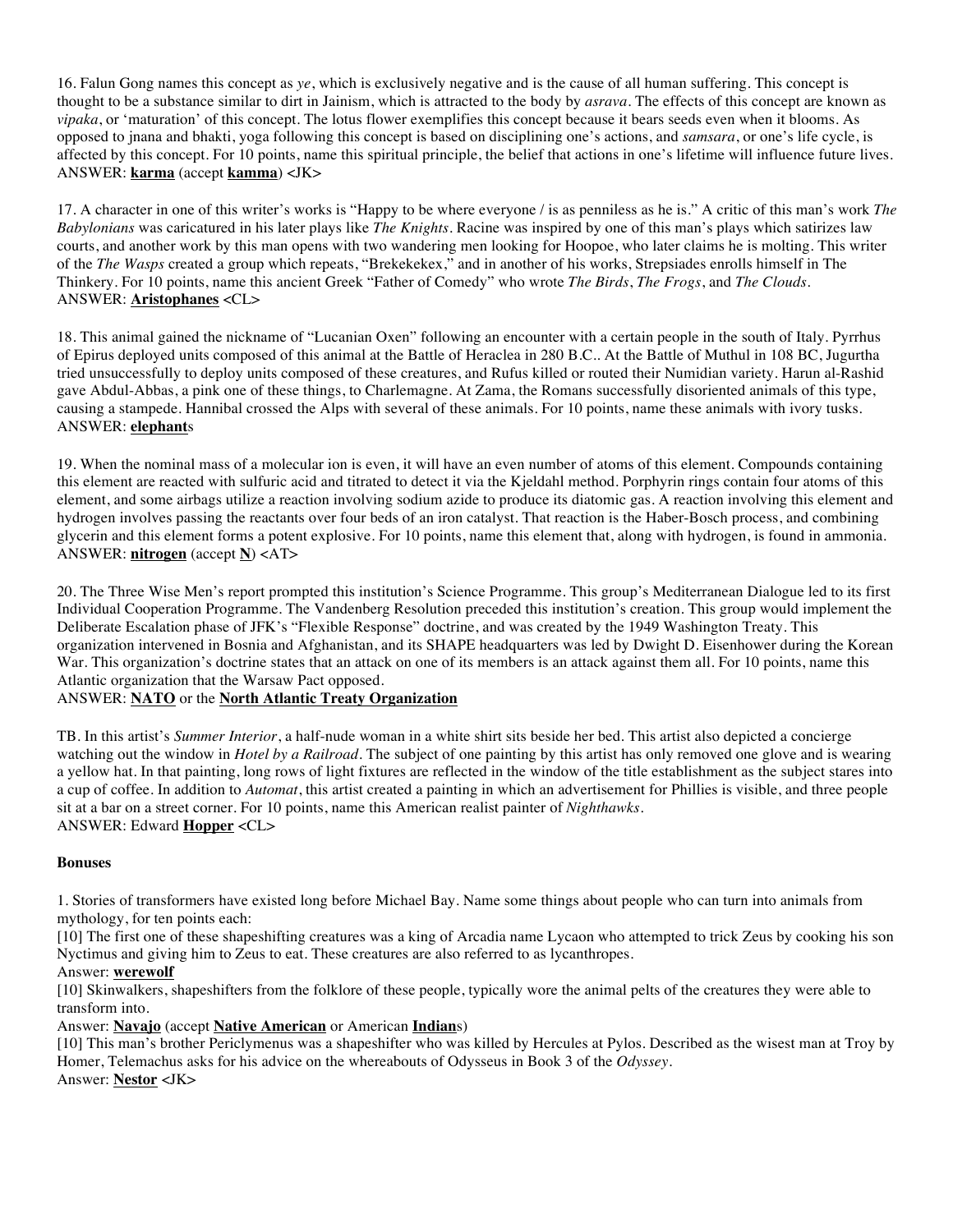2. In this opera, a stone statue of the Commendatore drags the title character into Hell after singing "you invited me to dine with you." For 10 points:

[10] Name this opera buffa. Leporello recounts a list of ex-lovers in this opera's "Catalogue Aria," and Elvira sings of revenge in "Ah, chi mi dice mai."

## ANSWER: *Don Giovanni*

[10] *Don Giovanni* is an opera by this Austrian composer. He's also known for the comedic operas *The Marriage of Figaro* and "Cosi fan tutte."

ANSWER: Wolfgang Amadeus **Mozart**

[10] In this Jacques Offenbach work, *Don Giovanni* is performed by Stella in an opera-within-an-opera. This opera's first act sees the title character fall in love with the automaton Olympia, and was based on the short story "Der Sandmann." ANSWER: *The Tales of Hoffman* (or *Les contes d'Hoffman*) <AT>

3. This nation was "partitioned" into spheres of influence in the Great Game until the pro-western Pahlavi dynasty came to power. For 10 points each:

[10] Name this country which used to be called Persia. It has its capital at Tehran.

## ANSWER: **Iran**

[10] Iran shares this specific type of ecoregion with Central Asian republics like Kazakhstan. Earlier, Mongol tribes unified on this type of grassy biome using horses to travel great distances.

## ANSWER: **steppe**s

[10] This Soviet leader's "virgin lands campaign" saw the Central Asian steppes settled and eroded, as well as the draining of the Aral Sea. He opposed Malenkov's policies and hired Leonid Brezhnev as Kazakh first secretary. ANSWER: Nikita **Khrushchev**

4. Its title comes from Samuel Taylor Coleridge's *Work Without Hope*. For 10 points each:

[10] Name this novel by Kamala Markandaya about the marriage of Rukmani and Nathan, which was arranged when the former was 12 years old. An important character in this novel is Dr. Kennington, better known as Kenny.

# ANSWER: *Nectar in a Sieve*

[10] *Nectar in a Sieve* is set in this country, which is also the original home of the protagonists in *The Satanic Verses*. E.M. Forster wrote about *A Passage to* it.

#### ANSWER: Republic of **India**

[10] This contemporary Indian author wrote *Unaccustomed Earth, The Lowland*, *The Namesake*, and the short story collection *Interpreter of Maladies*.

ANSWER: Jhumpa **Lahiri** <CL>

5. A namesake quantity associated with these devices equals voltage over current, as stated by Ohm's law. For 10 points each: [10] Name these circuit components that reduce current flow.

#### ANSWER: **resistor**s

[10] When resistors are placed in this configuration, calculating the total resistance in the circuit involves adding the inverses of each individual resistor's resistance. It is contrasted with the series configuration.

### ANSWER: **parallel**

[10] This electrical circuit can be used to calculate the resistance of a resistor when it is unknown. It consists of the mystery resistor and three other resistors connected in a square-like configuration.

ANSWER: **Wheatstone bridge** <AT>

6. One of this man's most famous quotations is "I think, therefore I am," and he developed a namesake coordinate system. For ten points,

[10] Name this French philosopher, who hypothesized an evil demon who is "clever as he is deceitful" who presents the illusion of an external world to the individual mind.

#### ANSWER: Rene **Descartes**

[10] The concept of the evil demon appears in this Descartes work, which is subtitled *In which the existence of God and the immortality of the soul are demonstrated.* It is made up of six of the titular thoughts, in which Descartes claims that all things not known for certain are unbelievable.

# ANSWER: *Meditations on First Philosophy*

[10] Descartes was also a proponent of this philosophical position, which holds that the mind and body are separate and distinct. British philosopher Gilbert Ryle described this position as "the ghost in the machine." ANSWER: mind-body **dualism** <RY>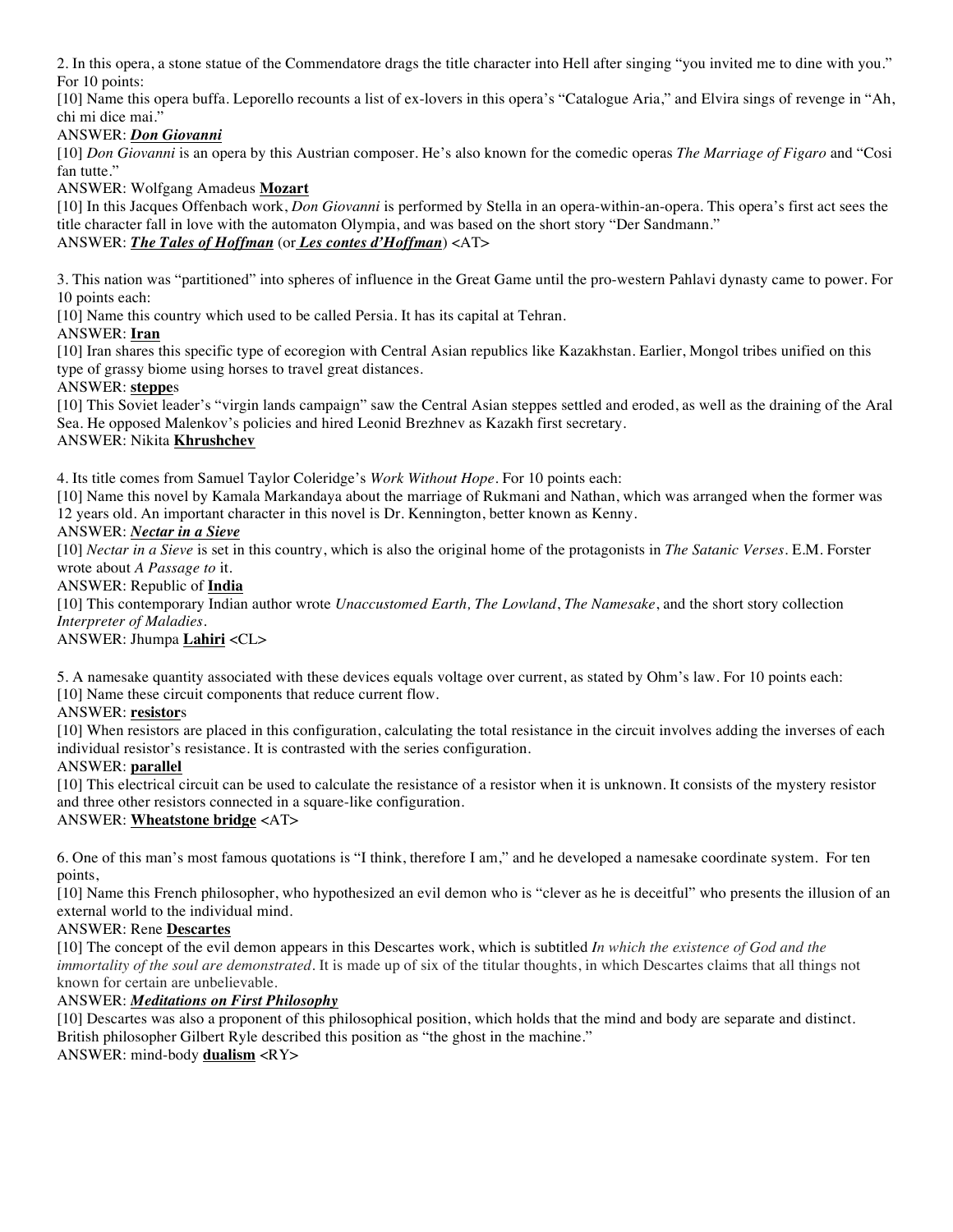7. Amazon.com temporarily banned the sale of a type of device with this name after receiving reports of it catching on fire. For 10 points:

[10] Name this word that names a dual-wheeled gyroscopic vehicle manufactured by Swagway. Marty McFly uses a device of this name to escape bullies.

## ANSWER: **hoverboard**

[10] Marty McFly and his pink hoverboard appear this film franchise, where he travels through time in Dr. Emmett Brown's DeLorean Time Machine.

### ANSWER: *Back to the Future* (accept *Back to the Future Part II* or *Back to the Future Part III*)

[10] As Harry Osborn, this actor rode a hoverboard in Spider-Man 3. His film about the production behind Tommy Wiseau's *The Room*, *The Disaster Artist*, will be released in Fall 2016.

ANSWER: James **Franco** <AT>

8. He was named Admiral of the Ocean Sea by the Capitulations of Santa Fe, which he signed in Granada. For 10 points each: [10] Name this explorer erroneously credited with the discovery of America when he crossed the Atlantic in 1492. He was notably the first European to reach the island of Hispaniola.

## ANSWER: **Columbus**

[10] Columbus received support from this Portuguese ruling family. It later included Henry the Navigator and continued until the crown was passed to Philip II of Spain following the disappearance of Sebastian I.

#### ANSWER: House of **Aviz**

[10] This ruler supported Columbus' journeys, and also quashed a rebellion in Segovia. Both supporters of this ruler and supporters of Alfonso V and Joanna claimed victory at the Battle of Toro.

ANSWER: **Isabella I** of Castile [do not accept "Ferdinand II of Aragon"] <CL>

9. This novel helped establish public perception of pirates with a backdrop of tropical islands, parrots sitting on their shoulders, and maps where X marks the spot. For 10 points each:

[10] Identify this Robert Louis Stevenson novel about Jim Hawkins. In it, the crew of a ship searches for some valuables, but only two men reap the rewards, one of whom is Ben Gunn.

#### ANSWER: *Treasure Island, or the Mutiny of the Hispaniola*

[10] In *Treasure Island*, this one-legged pirate is the main antagonist. He owns a parrot named for Captain Flint, who this character claims never feared a man besides him.

#### ANSWER: **Long John Silver** [prompt on partial]

[10] This other *Treasure Island* character scares Billy Bones at the Admiral Benbow Inn. He is missing two fingers and Long John Silver later tricks Jim by throwing this character out of the Spy-Glass.

# ANSWER: **Black Dog** <CL>

10. Some of this quantity will result in boundary work if volume is not constant. For 10 points:

[10] Name this quantity symbolized A and given by the equation U minus TS. The negative of the difference of it equals the amount of work that can be performed by a closed thermodynamic system.

#### ANSWER: **Helmholtz free energy** (or **Helmholtz energy**)

[10] One can also use the product of temperature and entropy to calculate this more commonly computed form of free energy,

symbolized delta G. If this quantity of a reaction is negative, the reaction will occur spontaneously.

# ANSWER: **Gibbs free energy** (accept **Gibbs energy**)

[10] In the Gibbs free energy equation, temperature times entropy is subtracted from this quantity. Whether it increases or decreases depends on whether a reaction is endothermic or exothermic.

ANSWER: **enthalpy** (accept **H** or **delta H**) <AT>

11. This contemporary American sculptor's *Equilibrium* series featured some basketballs floating in water, and in 2014 his hedgesculpture *Split Rocker* was installed in New York's Rockefeller Center. For 10 points:

[10] Name this artist known for his stainless steel reproductions of ordinary objects. His *Tulips* were each more than two meters high and five meters long.

# ANSWER: Jeff **Koons**

[10] A collection of sculptures by Jeff Koons is comprised of five giant depictions of these party objects in magenta, blue, red, orange, and yellow. In 2013, the orange one of these sculptures notably sold for 58.4 million dollars.

ANSWER: **balloon dog**s (prompt on **dog**s, accept clear knowledge equivalents like **dogs made of balloons**)

[10] Jeff Koons included a white and gold porcelain sculpture of this man reclining with his pet chimpanzee, Bubbles, in the *Banality* series. Diana Walczak sculpted a 30-foot-tall statue of this singer of "Smooth Criminal" and "Man in the Mirror."

ANSWER: Michael **Jackson** (accept *Michael Jackson and Bubbles*) <RY/AT>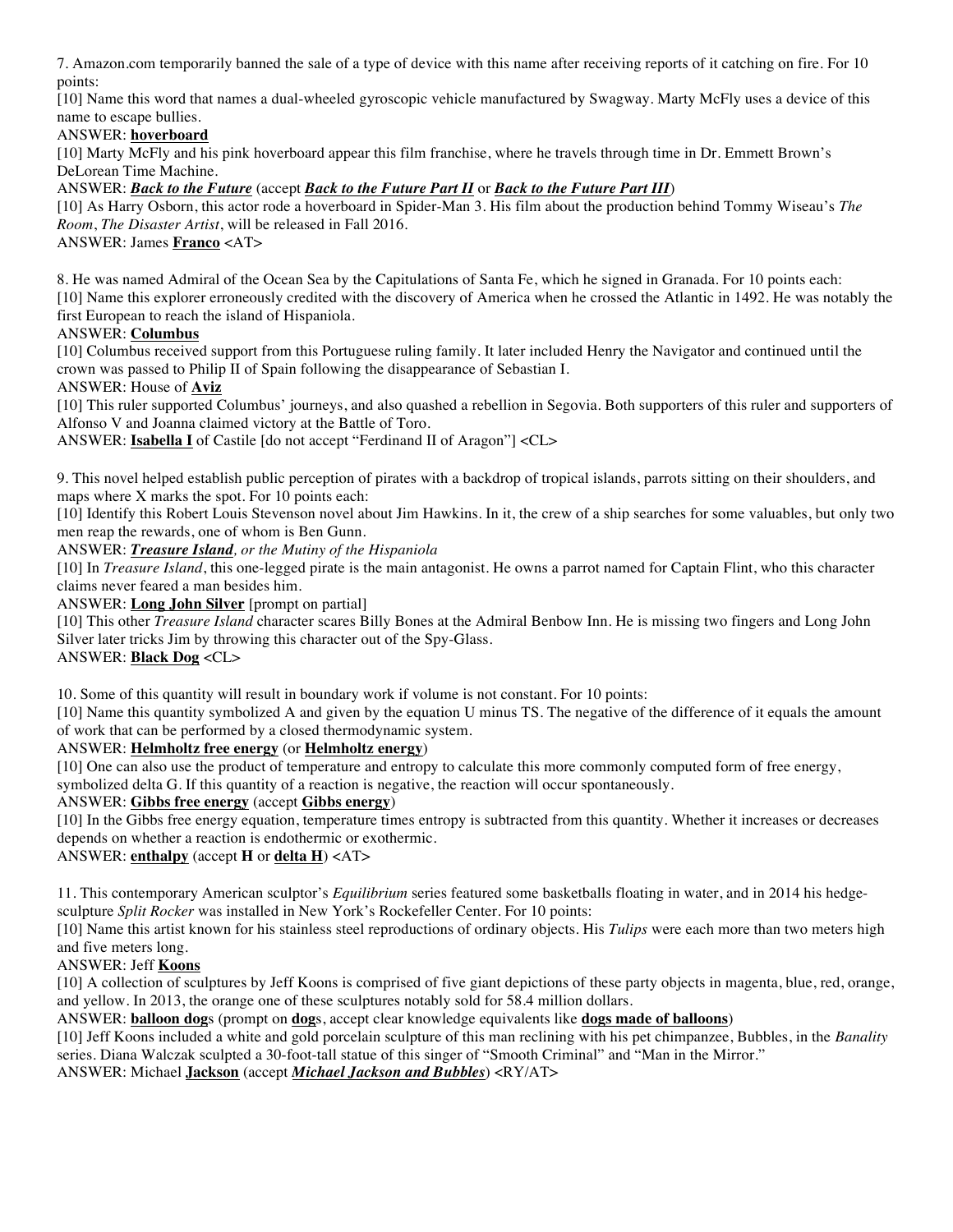12. Examples of these manifestations of musubi include the spirits of ancestors, animals, and other forces in nature. For 10 points each:

[10] Name these beings, greater examples of which include Amaterasu, the sun goddess.

## ANSWER: **kami**

[10] Kami are gods in this Japanese religion. This religion's shrines are periodically rebuilt with new wood, and they frequently feature daruma with unpainted eyes and Torii gates.

## ANSWER: **Shinto**

[10] This other type of Japanese spirit can refer to malicious demons or the spirits of deceased ancestors. Examples of these spirits include Tengu and the umbrella-inhabiting Kasa-obake.

### ANSWER: **yokai** ( accept **ayakashi**, **mononoke**, or **mamono**) <JK>

13. Surfaces, surfaces everywhere. For 10 points each, name some things about mathematical constructs involving infinitely large surfaces.

[10] If specified without constraint, these entities extend infinitely far. In three dimensions, they are generalized by the equation a times x plus b times y plus c times z equals d.

## ANSWER: **plane**s

[10] The cubular Menger sponge, an example of one of these mathematical sets, has infinite surface area and zero volume. These sets are usually self-similar at every scale.

#### ANSWER: **fractal**s

[10] This figure, which is taken by rotating the graph of one-over-x around the x-axis, has infinite surface area, but finite volume. An apparent contradiction related to this shape is sometimes known as the painter's paradox.

# ANSWER: **Gabriel's horn** (or **Torricelli's trumpet**) <AT>

14. This clause was used in *Swift. vs. United States* and in *Gibbons v. Ogden*, the latter of which ruled that this clause could regulate monopolies. For 10 points each:

[10] Name this clause from Article 1, Section 8 of the U.S. Constitution. It applies to one type of activity within states, between states, and with foreign nations.

ANSWER: Interstate **Commerce** Clause [accept **ICC**]

[10] The Interstate Commerce Commission Act of 1887 was signed by this president using authority gained under a Supreme Court decision relating to the Interstate Commerce Clause. He held two non-consecutive terms.

## ANSWER: Stephen Grover **Cleveland**

[10] The 1905 case *Swift v. US* was about this city's meatpacking trust, broken under the Sherman Antitrust Act. A novel set in this city has the protagonist Jurgis ("YER-gis") Rudkus, a Lithuanian immigrant.

# ANSWER: **Chicago** <LT/CL>

15. This novel begins with the phrase "124 was spiteful," and concerns the fugitive slave Sethe's flight from the South. For 10 points: [10] Name this novel in which Sethe escapes from Sweet Home Plantation and in which the title character, a murdered child, haunts Sethe, Denver, and Paul D.

ANSWER: *Beloved*

[10] *Beloved* is written by this African-American author of *The Bluest Eye* and *Tar Baby*. She won the Pulitzer Prize in 1988. ANSWER: Toni **Morrison** [accept Chloe Ardelia **Wofford**]

[10] In this Toni Morrison novel, Shadrack invents National Suicide Day and the protagonist accidentally drowns Chicken Little. This novel's title character is a daughter of the Peace family who has a signature birthmark on her eyelid. ANSWER: *Sula* <LG>

16. This composer's *Christmas Oratorio* features an "echo aria" comprised of an oboe and a soprano voice. For 10 points each: [10] Name this composer of the *Brandenburg Concertos*. He composed two books entitled *The Well-Tempered Clavier*, which explores every single major and minor key and is collectively known as "the 48".

ANSWER: **J**ohann **S**ebastian **Bach** [prompt on **Bach**; prompt on **J**ohann **Bach**]

[10] Bach composed this work specifically for harpsichord, but it can be played on the piano. It consists of thirty sections which follow the same bass line and chord progression, in addition to the exact same aria played once at the beginning and once at the end. ANSWER: *Goldberg Variations*

[10] In 1723, J.S. Bach was appointed the director of a boys' choir in this city's St. Thomas Church. His *Mass in B minor* was possibly first performed in this city, though the legitimacy of that claim is still being debated by scholars. ANSWER: **Leipzig** <GA>